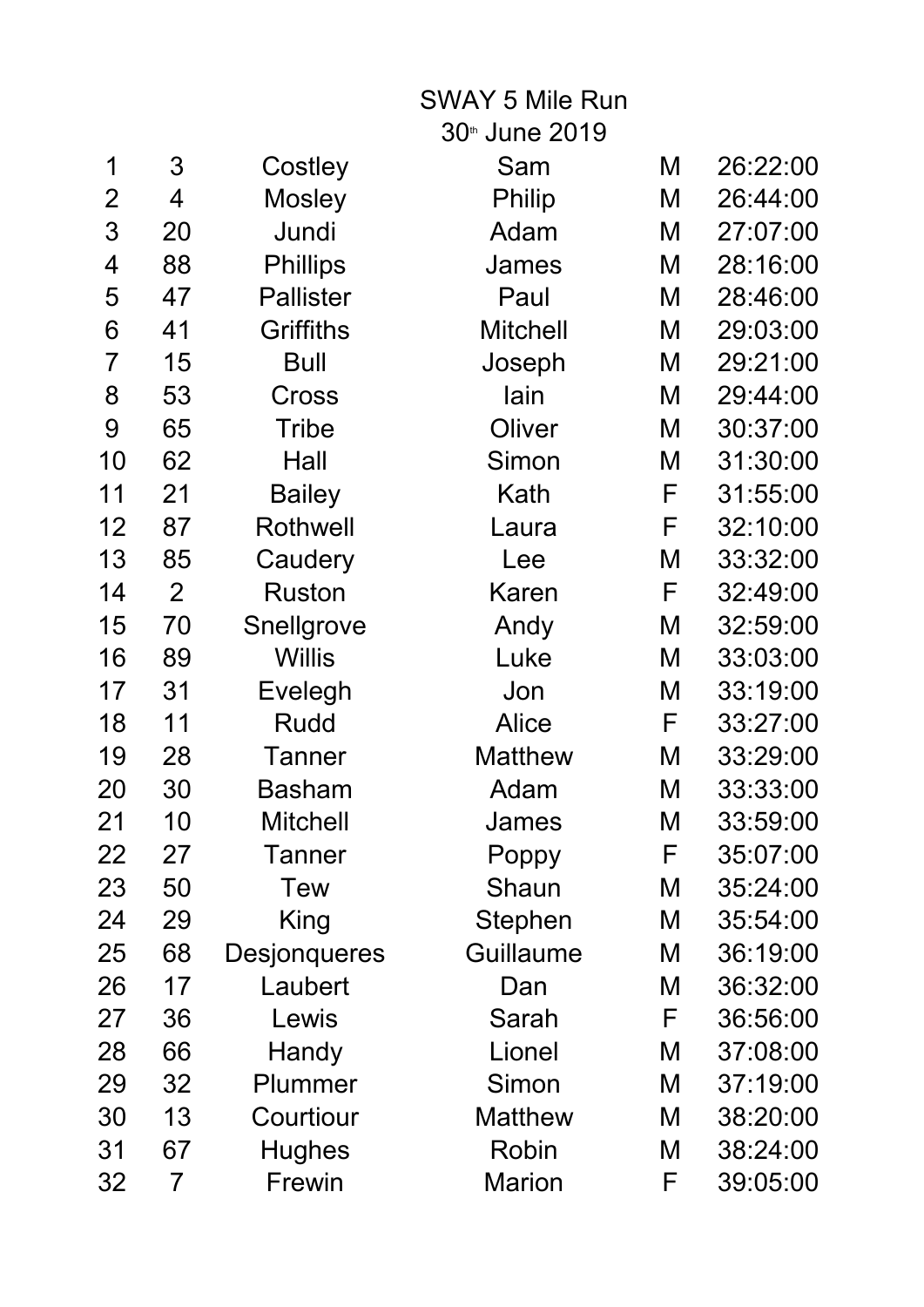| 33 | 44  | Mostran           | Anthony          | M  | 39:52:00 |
|----|-----|-------------------|------------------|----|----------|
| 34 | 69  | Wynne             | Mark             | M  | 40:22:00 |
| 35 | 14  | Monaghan          | <b>Michael</b>   | M  | 40:24:00 |
| 36 | 19  | Wilson            | <b>Chris</b>     | M  | 40:45:00 |
| 37 | 25  | Watson            | <b>Chris</b>     | M  | 40:49:00 |
| 38 | 57  | Farmer            | William          | M  | 40:57:00 |
| 39 | 75  | Woodford          | Caroline         | F  | 40:58:00 |
| 40 | 26  | Doe               | Howard           | M  | 41:38:00 |
| 41 | 60  | <b>Pettis</b>     | <b>Brian</b>     | 60 | 41:41:00 |
| 42 | 91  | Southwell         | <b>Mike</b>      | M  | 41:43:00 |
| 43 | 79  | <b>Bailey</b>     | Paul             | M  | 41:49:00 |
| 44 | 59  | <b>Alvis</b>      | Penny            | F  | 42:02:00 |
| 45 | 73  | Lawrence          | <b>Nicky</b>     | F  | 42:14:00 |
| 46 | 100 | <b>Marshall</b>   | <b>Mariah</b>    | F  | 42:19:00 |
| 47 | 99  | <b>Marshall</b>   | <b>Nick</b>      | M  | 42:20:00 |
| 48 | 71  | Snellgrove        | Vanessa          | F  | 42:25:00 |
| 49 | 78  | <b>Mansfield</b>  | Andy             | M  | 42:37:00 |
| 50 | 34  | Pinckney          | James            | M  | 42:42:00 |
| 51 | 8   | Hodges            | Jen              | F  | 42:51:00 |
| 52 | 74  | <b>Wilshire</b>   | Simon            | Μ  | 42:58:00 |
| 53 | 93  | Walding           | Katie            | F  | 43:07:00 |
| 54 | 46  | Hemmatpour        | Charlie          | M  | 43:25:00 |
| 55 | 49  | <b>Nash</b>       | Andrew           | M  | 43:42:00 |
| 56 | 90  | Faggetter         | <b>Kirsten</b>   | M  | 44:06:00 |
| 57 | 37  | <b>Hargreaves</b> | Nancy            | F  | 44:34:00 |
| 58 | 48  | <b>Nash</b>       | <b>Sheila</b>    | F  | 44:37:00 |
| 59 | 72  | Harper            | Angie            | F  | 45:01:00 |
| 60 | 45  | <b>Plascott</b>   | <b>Christine</b> | F  | 45:41:00 |
| 61 | 58  | Hamling           | Katie            | F  | 45:50:00 |
| 62 | 1   | Pasking           | Howard           | M  | 46:17:00 |
| 63 | 86  | <b>Neal</b>       | <b>Belinda</b>   | F  | 46:27:00 |
| 64 | 35  | Podesta           | Pamela           | F  | 46:31:00 |
| 65 | 54  | Webster           | Peter            | M  | 46:52:00 |
| 66 | 9   | <b>Mitchell</b>   | Keith            | M  | 47:04:00 |
|    |     |                   |                  |    |          |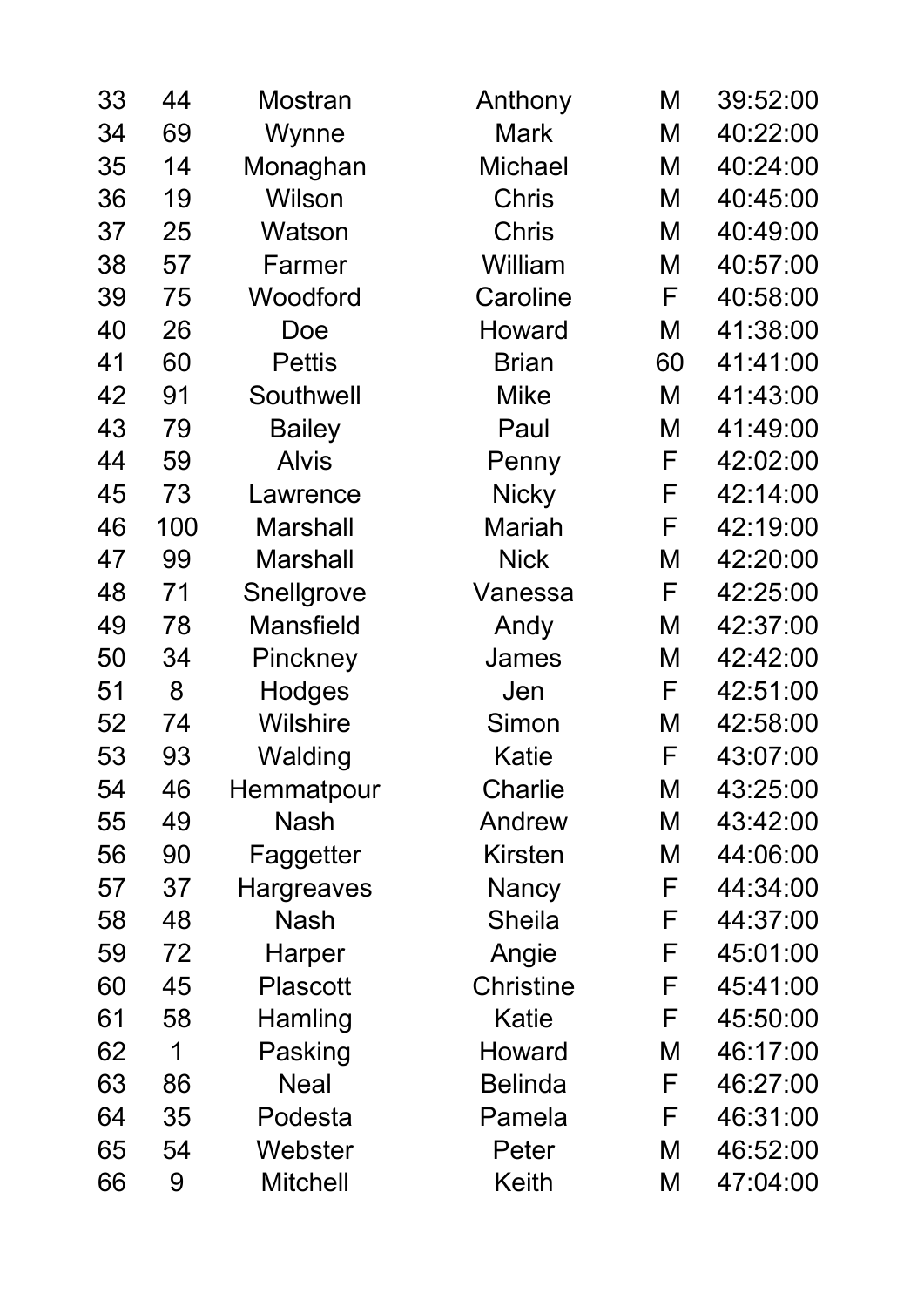| 67  | 24  | Hunt              | Simon            | M | 47:13:00 |
|-----|-----|-------------------|------------------|---|----------|
| 68  | 51  | <b>Stringer</b>   | Graeme           | M | 47:14:00 |
| 69  | 82  | Pign              | William          | M | 47:42:00 |
| 70  | 52  | <b>Dowell</b>     | Linda            | F | 47:46:00 |
| 71  | 98  | <b>Andrews</b>    | Lisa             | F | 48:00:00 |
| 72  | 12  | <b>Harris</b>     | <b>Christine</b> | F | 48:14:00 |
| 73  | 102 | <b>Toomer</b>     | Zoe              | F | 48:31:00 |
| 74  | 101 | Ford              | <b>Felicity</b>  | F | 48:47:00 |
| 75  | 95  | Daley             | Jonathan         | M | 48:49:00 |
| 76  | 94  | Daley             | Stephanie        | F | 48:51:00 |
| 77  | 6   | Sheath            | <b>Mario</b>     | M | 49:43:00 |
| 78  | 16  | Ward              | <b>Pauline</b>   | F | 51:08:00 |
| 79  | 92  | whitcher          | Gail             | F | 51:55:00 |
| 80  | 55  | <b>Musgrove</b>   | Francesca        | F | 52:38:00 |
| 81  | 76  | <b>Beardshaw</b>  | <b>Ruth</b>      | F | 52:24:00 |
| 82  | 77  | Gilvear           | Julie            | F | 52:34:00 |
| 83  | 83  | Knight            | Emma             | F | 54:06:00 |
| 84  | 84  | <b>Andrews</b>    | Jack             | M | 54:06:00 |
| 85  | 38  | <b>Hargreaves</b> | <b>Alex</b>      | M | 54:15:00 |
| 86  | 33  | <b>Stevens</b>    | Darryl           | M | 54:48:00 |
| 87  | 40  | <b>Miller</b>     | Grace            | F | 54:56:00 |
| 88  | 39  | <b>Charles</b>    | Catherine        | F | 54:56:00 |
| 89  | 56  | Smirh             | Kerrie           | F | 55:33:00 |
| 90  | 22  | McCabe            | <b>Michael</b>   | M | 56:01:00 |
| 91  | 80  | Pepper            | <b>Alex</b>      | M | 57:11:00 |
| 92  | 61  | Mott              | Josie            | F | 57:33:00 |
| 93  | 43  | Dumont            | Veronique        | F | 59:23:00 |
| 94  | 42  | Sobey             | Emma             | F | 59:23:00 |
| 95  | 18  | Wilson            | Lynn             | F | 01:00:55 |
| 96  | 96  | Lorrigan          | <b>Tess</b>      | F | 01:02:18 |
| 97  | 97  | Watson            | <b>Kirsten</b>   | F | 01:02:38 |
| 98  | 5   | Pitcaithley       | Lisa             | F | 01:02:42 |
| 99  | 81  | Price             | Si               | M | 01:03:57 |
| 100 | 63  | Rant              | Cludia           | F | 01:06:20 |